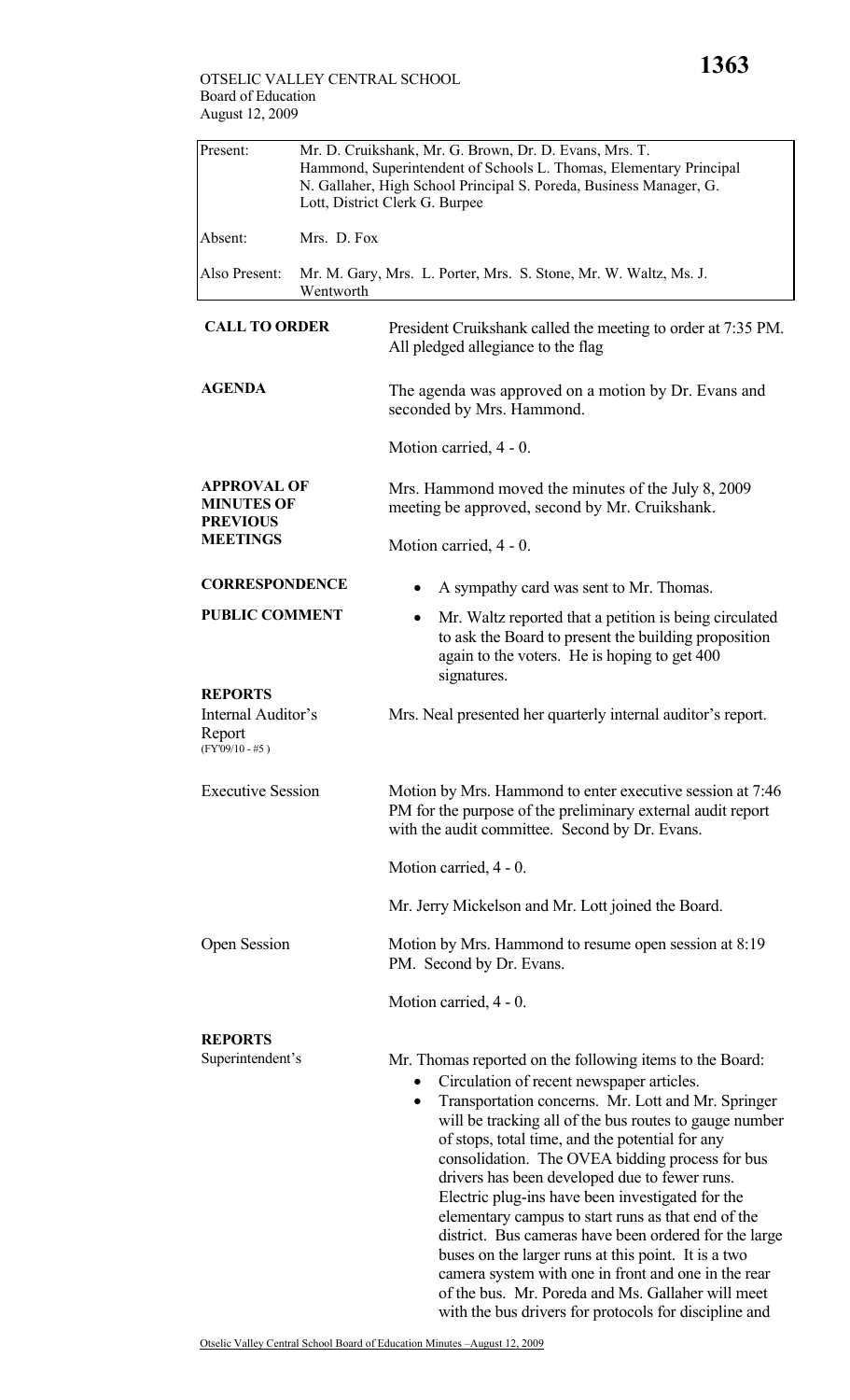writing reports on such incidents. The Board requested Mr. Springer attend the September meeting to report on these practices.

- Operation and Maintenance concerns. The entire custodial staff worked at the elementary building at the start of summer break and are now at the high school with the assistance of some of the aides getting the buildings ready for the new school year. There is the possibility of installing a new cooler at the elementary building over Columbus Day weekend. The "School "Dude" software has been installed. There are three components: maintenance direct, prevention maintenance direct and inventory direct.
- New computers have been installed in the computer labs.
- LINKS and APPR committees have met. There is one single goal.
- Mr. Gary was thanked for his volunteer work on the website.

Business Manager's (FY'09/10 - #8 )

Elementary Principal's

(FY'09/10 -# 6 )

(FY'09/10 -#7 )

Mr. Lott reported on the following:

- Jan Wentworth was introduced. She explained the payroll process and which funds are used.
- School breakfast and lunch prices were discussed. Mr. Lott also explained the reimbursement process for the free and reduced meals.

Motion by Dr. Evans to increase lunch prices by fifteen cents and to increase breakfast prices by five cents and to increase the adult lunches by twenty five cents to \$3.50. Second by Mr. Brown.

Motion carried, 4 - 0.

Mr. Hammond suggested training for the cafeteria staff regarding nutrition.

• Dr. Evans commended Mr. Lott on the work he is doing.

Ms. Gallaher reported on the following:

- Forty students attended the K-4 summer school. The theme was Reading Theater.
- Team members worked hard on the LINKS committee.
- Staff development will start after the new teacher is appointed.

High School Principal's Mr. Poreda reported on the following items to the Board:

- He agrees with Mr. Thomas and Ms. Gallaher that LINKS are all heading in the same direction.
- The summer staff development is completed. He is waiting for a final report of what was accomplished.
- Five students attended the week-long review classes for Regents exams.
- Seventh grade parent night was August 11, 2009. One concern expressed by parents was the issue of sports physicals.
- Student schedules were mailed on August  $3<sup>rd</sup>$ .

Board Member's The following topics were discussed:

• Goals will be discussed in September.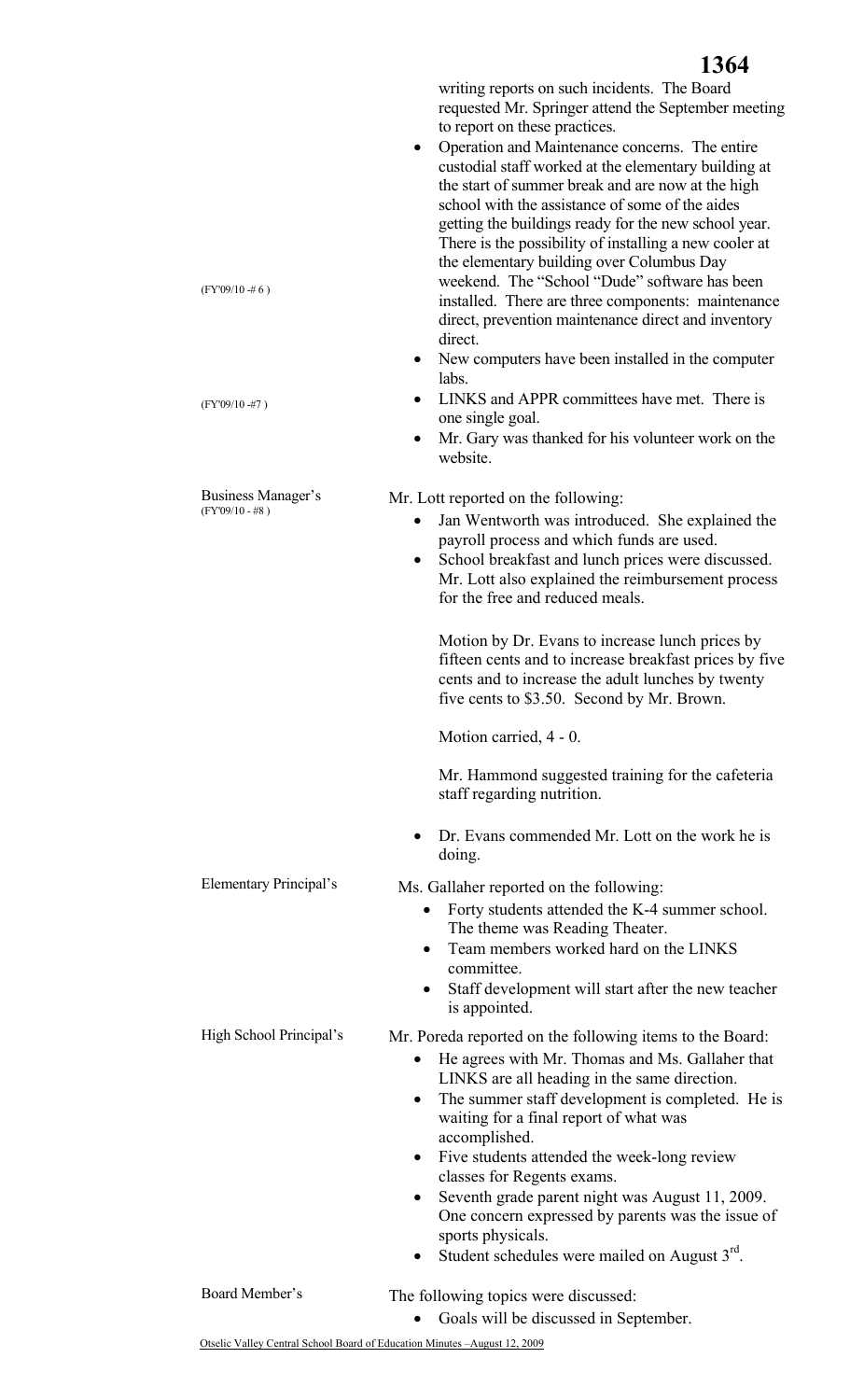- There is concern about the sports physicals. Family Health Network can no longer come to the schools to conduct the grade level physicals. Mr. Thomas is awaiting a call from another provider. Various attendees offered suggestions of other providers in the area to contact.
- Mr. Brown reported the gymnasium looks nice at the elementary building.

Motion by Dr. Evans to accept the financial reports as presented. Second by Mr. Brown.

Motion carried,  $4 - 0$ .

**Financial Reports**  (FY'09/10 - #9)

## **UNFINISHED BUSINESS**

Creation of a Retirement Reserve Fund

 Motion by Mrs. Hammond, upon the recommendation of the Superintendent of Schools, to adopt the following resolution:

RESOLVED, that the Board of Education of the Georgetown-South Otselic Central School District does hereby authorize the creation of a Retirement Reserve Fund, and further, the Board of Education authorizes the transfer of \$150,000.00 from the non-appropriated fund balance from the general fund to the Retirement Reserve Fund.

Second by Mr. Cruikshank.

Motion carried, 4 - 0.

## **NEW BUSINESS**

Personnel Recommendations Motion by Mr. Brown upon the recommendation of the Superintendent of Schools, to approve the following personnel recommendations:

| Gregory Winn            | Three year<br>conditional<br>probationary<br>appointment<br>pending<br>clearance from<br>the state<br>education<br>department as an<br>elementary<br>teacher at a salary<br>of \$37,891.00<br>$(Step 4B/M + 30)$ | Effective<br>September 8,<br>2009 through<br>September 7,<br>2012  |
|-------------------------|------------------------------------------------------------------------------------------------------------------------------------------------------------------------------------------------------------------|--------------------------------------------------------------------|
| Barbara Wood            | Appointment as a<br>substitute teacher                                                                                                                                                                           |                                                                    |
| Colleen Krause          | Appointment as<br>the Spanish club<br>advisor for the<br>2009-2010 school<br>year                                                                                                                                | At a stipend of<br>\$213.15                                        |
| Sarah Yafchak           | Appointment as<br>the SADD<br>advisor for the<br>2009-2010 school<br>year                                                                                                                                        | At a stipend of<br>\$203.00 plus<br>experience of<br>\$71.05       |
| Michael Foor-<br>Pessin | Appointment as<br>the Fall play<br>director for the<br>2009-2010 school                                                                                                                                          | At a stipend of<br>$$1,569.00$ plus<br>experience of<br>\$1,176.75 |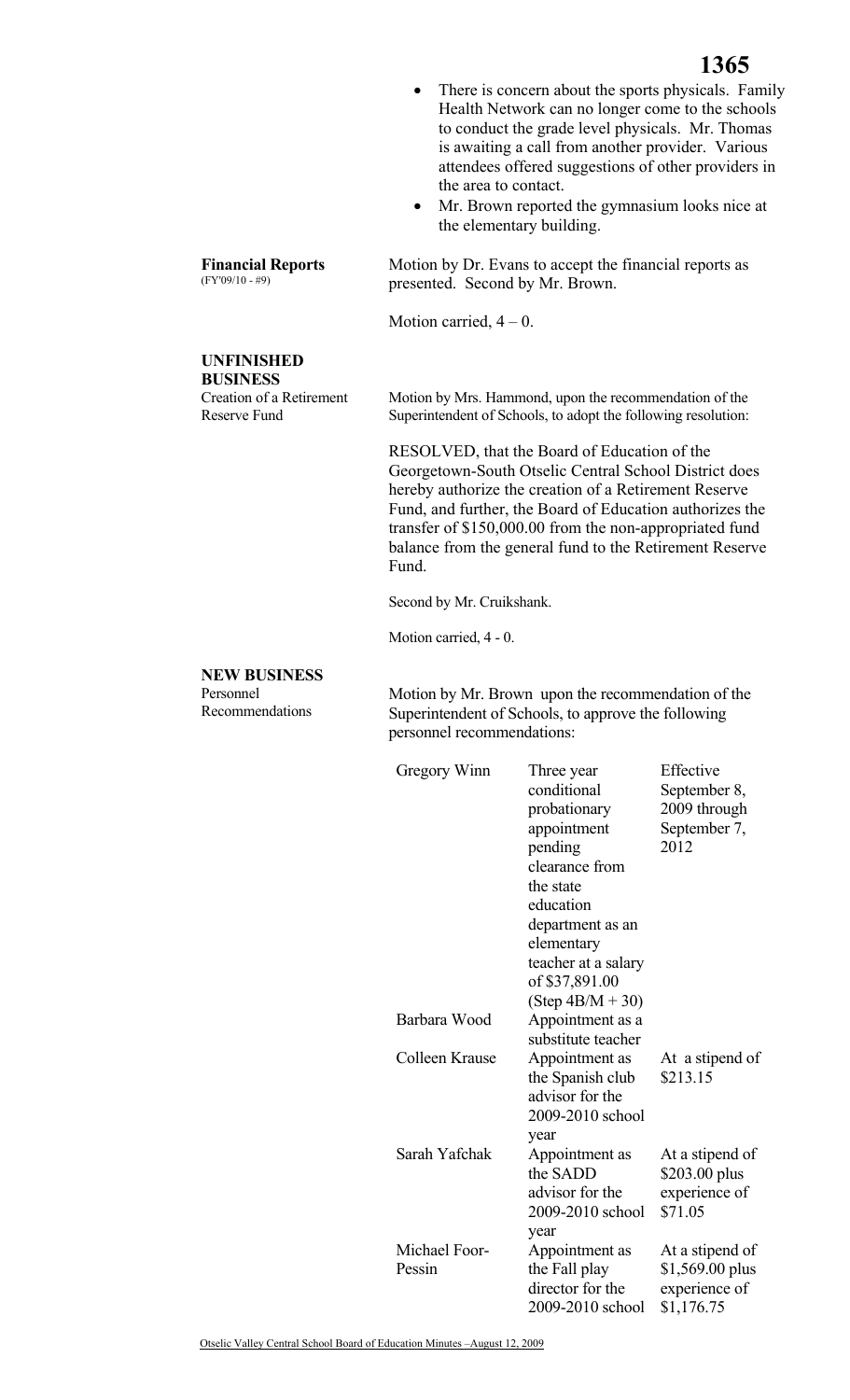## **1366**

|                                                                                       | Patricia Graham                                                                                                                                                       | year<br>Appointment as                                                          | At an hourly rate               |
|---------------------------------------------------------------------------------------|-----------------------------------------------------------------------------------------------------------------------------------------------------------------------|---------------------------------------------------------------------------------|---------------------------------|
|                                                                                       |                                                                                                                                                                       | an AED<br>Instructor for the<br>2009-2010 school                                | of \$34.00.                     |
|                                                                                       | Eileen<br>Knickerbocker                                                                                                                                               | year<br>Appointment as<br>an AED<br>Instructor for the<br>2009-2010 school      | At an hourly rate<br>of \$34.00 |
|                                                                                       | <b>Barbara Graves</b>                                                                                                                                                 | year<br>Appointment as<br>an Activity<br>Supervisor for the<br>2009-2010 school | At an hourly rate<br>of \$40.00 |
|                                                                                       | Roy Marshall                                                                                                                                                          | year<br>Appointment as<br>an Activity<br>Supervisor for the<br>2009-2010 school | At an hourly rate<br>of \$40.00 |
|                                                                                       | Patricia Graham                                                                                                                                                       | year<br>Appointment as<br>an Activity<br>Supervisor for the<br>2009-2010 school | At an hourly rate<br>of \$40.00 |
|                                                                                       | Lori Youngs                                                                                                                                                           | year<br>Appointment as a<br>Mentor for the<br>2009-2010 school                  | At a stipend of<br>\$750.00     |
|                                                                                       | Joseph Petrick                                                                                                                                                        | year<br>Appointment as a<br>substitute bus<br>driver                            |                                 |
|                                                                                       | Second by Dr. Evans.                                                                                                                                                  |                                                                                 |                                 |
|                                                                                       | Motion carried, $4-0$ .                                                                                                                                               |                                                                                 |                                 |
| <b>Non Resident</b><br><b>Attendance Requests</b>                                     | Motion by Mrs. Hammond, upon the recommendation of the<br>Superintendent of Schools, to approve the following non<br>resident attendance requests:                    |                                                                                 |                                 |
|                                                                                       | Brian, and Sheleen ManWarren made by James and Helen<br>ManWarren                                                                                                     |                                                                                 |                                 |
|                                                                                       | Cody Morgan made by Fred and Judy Morgan<br>Austin Parker made by JoLynn Guyer<br>Victoria Smith made by Colleen English                                              |                                                                                 |                                 |
|                                                                                       | Second by Mr. Brown.                                                                                                                                                  |                                                                                 |                                 |
|                                                                                       | Motion carried, 4 - 0.                                                                                                                                                |                                                                                 |                                 |
| 2009-2010<br><b>Instructional</b><br><b>Substitute List</b><br>$(FY'09/10 - 10)$      | Motion by Mr. Brown, upon the recommendation of the<br>Superintendent of Schools, to approve the 2009-2010<br>instructional substitute list. Second by Dr. Evans.     |                                                                                 |                                 |
|                                                                                       | Motion carried, 4 - 0.                                                                                                                                                |                                                                                 |                                 |
| 2009-2010 Non<br><b>Instructional</b><br><b>Substitute List</b><br>$(FY'09/10 - #10)$ | Motion by Dr. Evans, upon the recommendation of the<br>Superintendent of Schools, to approve the 2009-2010 non<br>instructional substitute list. Second by Mr. Brown. |                                                                                 |                                 |
|                                                                                       | Motion carried, 4 - 0.                                                                                                                                                |                                                                                 |                                 |
| 2009-2010 Tax                                                                         | Motion by Dr. Evans, upon the recommendation of the                                                                                                                   |                                                                                 |                                 |

Otselic Valley Central School Board of Education Minutes –August 12, 2009